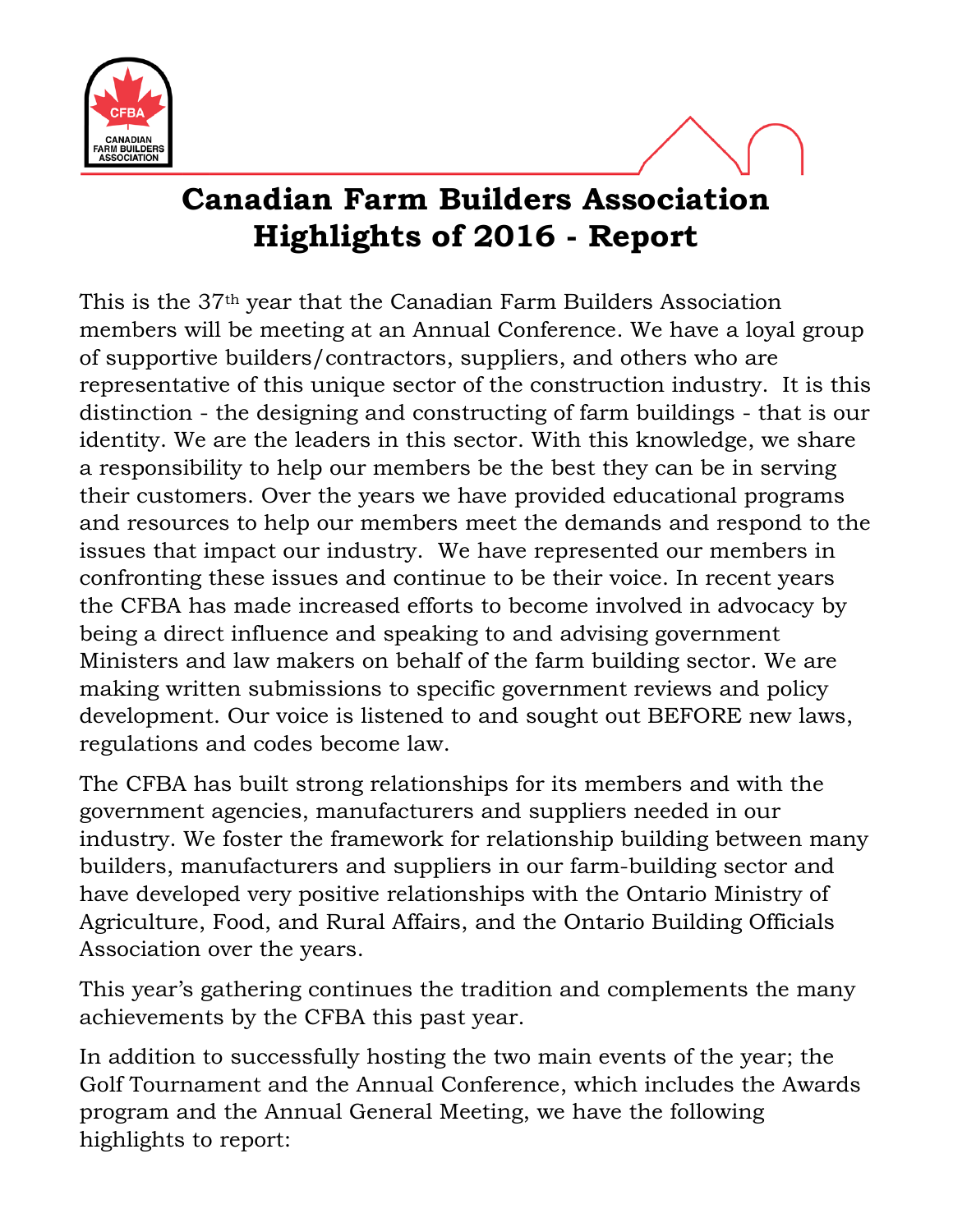

1. A significant **upgrade of our web site**. This is our primary communication vehicle with our members during the year. The decision was made to include industry wide issues with continuous updating of news items, fact sheets, government regulation changes, safety training resources, WSIB rates & information, OMAFRA bulletins, legal requirements for contractors, and so on. Please visit the CFBA website and see for yourself the value of the recent upgrades: [www.cfba.ca](http://www.cfba.ca/) .

2. The very demanding work of being an active member on the **Joint Task Force for the National Farm Building Code revisions** continues. This is perhaps the most important single issue the CFBA has been involved with since the Association was formed in 1980. It is beyond our ability to sufficiently thank Will Teron of Tacoma Engineers for his professional contribution to this Committee. We also sincerely thank Gary van Bolderen as a 'Builder Member' sitting on the Joint Task Force Review committee providing 'practical experience' and back up to Will's technical expertise. It is a well-earned tribute to the CFBA's reputation that we were invited to be part of this Task Force. The CFBA is helping write the new National Farm Building Code. This is certainly more that the founders of the CFBA ever envisioned!

3. The CFBA takes the incidence of **barn fires** very seriously and the association and our members are involved in a number of initiatives that are helping to reduce the incidence of these occurrences. These initiatives include promoting the education of our members and the farming community and the addition of new technology that is being explored and implemented by our members and their clients to help reduce the risk. The CFBA is currently involved in assisting OMAFRA with a review and update of the widely distributed 'Reduce the Risk of Fire on Your Farm' publication that contains valuable information for a farm owner/manager in effectively maintaining their farm buildings.

4. We have kept our **spending in check and increased our revenues**. Thanks to the vigilance of our General Manager and our Board, we have found ways to do things better and generate income. This is not easy for a small Association. **The retention of our membership** list is also a notable achievement which confirms the value added benefit for our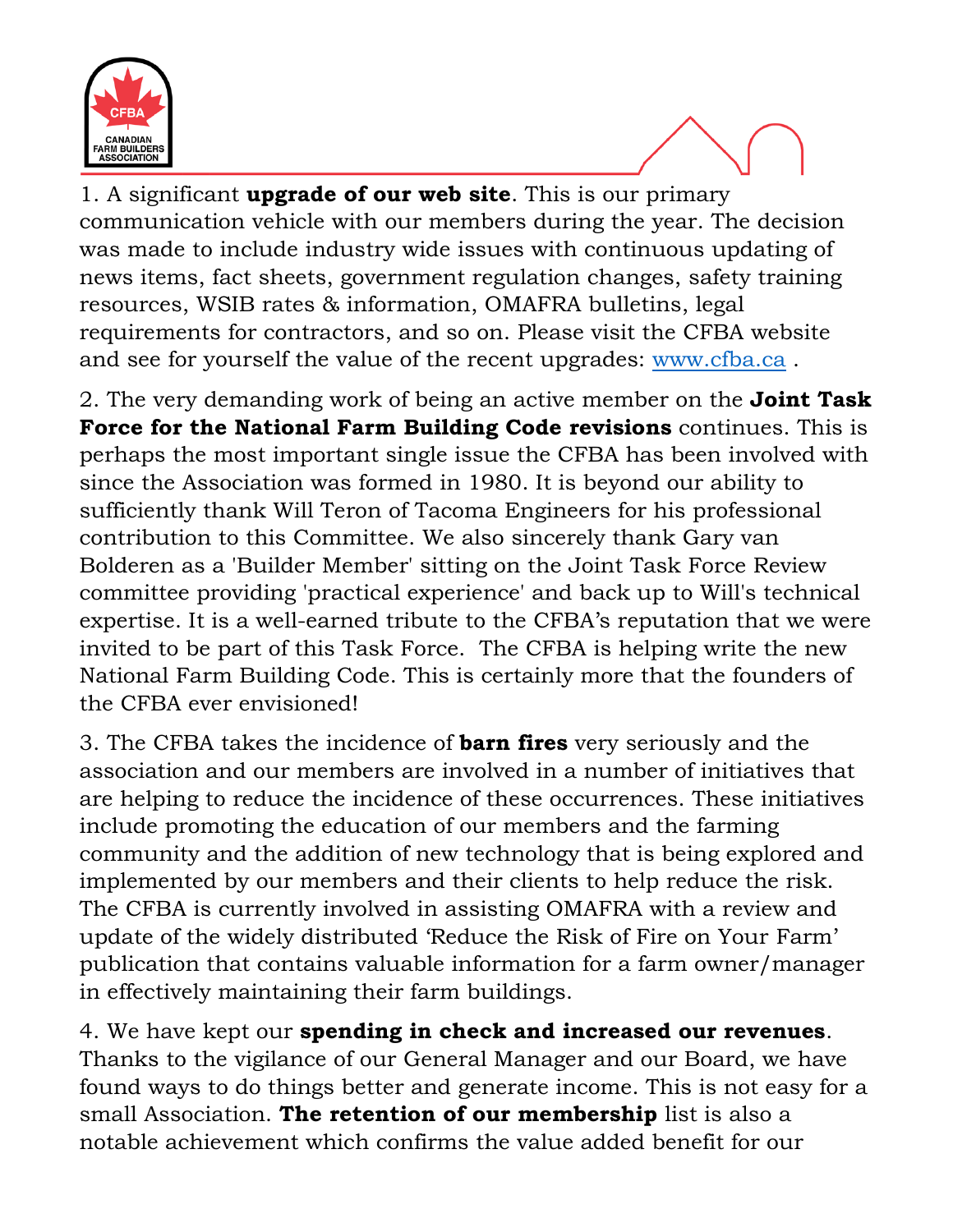

members. The Board has been focused on service for our members and our industry.

5. In the spring of 2016, we partnered with a Truss Plate Manufacturer - **MiTek Canada** to provide an educational seminar to our members. This was held as a Lunch and Learn for CFBA members on the topic of **Truss Plate Corrosion** and included a discussion of mitigating factors and design to minimize and reduce the effects of corrosion on truss plates. We sincerely thank MiTek Canada for providing our members with this opportunity. An information fact sheet on this seminar is available on the CFBA website.

6. The CFBA has continued to go into new territory by being invited by the **City of Hamilton Building Department to present an in-house seminar** to their staff. The CFBA again partnered with MiTek Canada and they generously provided their time to present 2 seminars to 75 staff members from the City of Hamilton Building Department on the topic of Truss Plate Corrosion, Design and Bracing. This was well received by the City of Hamilton. We are pleased with this positive interaction between building officials and the CFBA and believe we should be promoting good building design and job site communications with inspectors.

7. The CFBA continues to be a member of the **Council of Ontario Construction Associations**. This federation of 28 construction Associations is the Voice of Construction in Ontario. Through this relationship the CFBA has been a significant participant in the review of the Construction Lien Act, Prompt Payment, and the Ontario College of Trades. This includes one on one meetings with Ministers and officials who mould and shape new regulations and legislation. In the past two years the CFBA representative, Gary van Bolderen, has been the Chair of COCA, and has been asked to serve in that position for another year.

COCA is the main advocate for the construction industry in Ontario for all construction sectors except for residential. **This relationship with COCA is our most effective way to have direct access to government**.